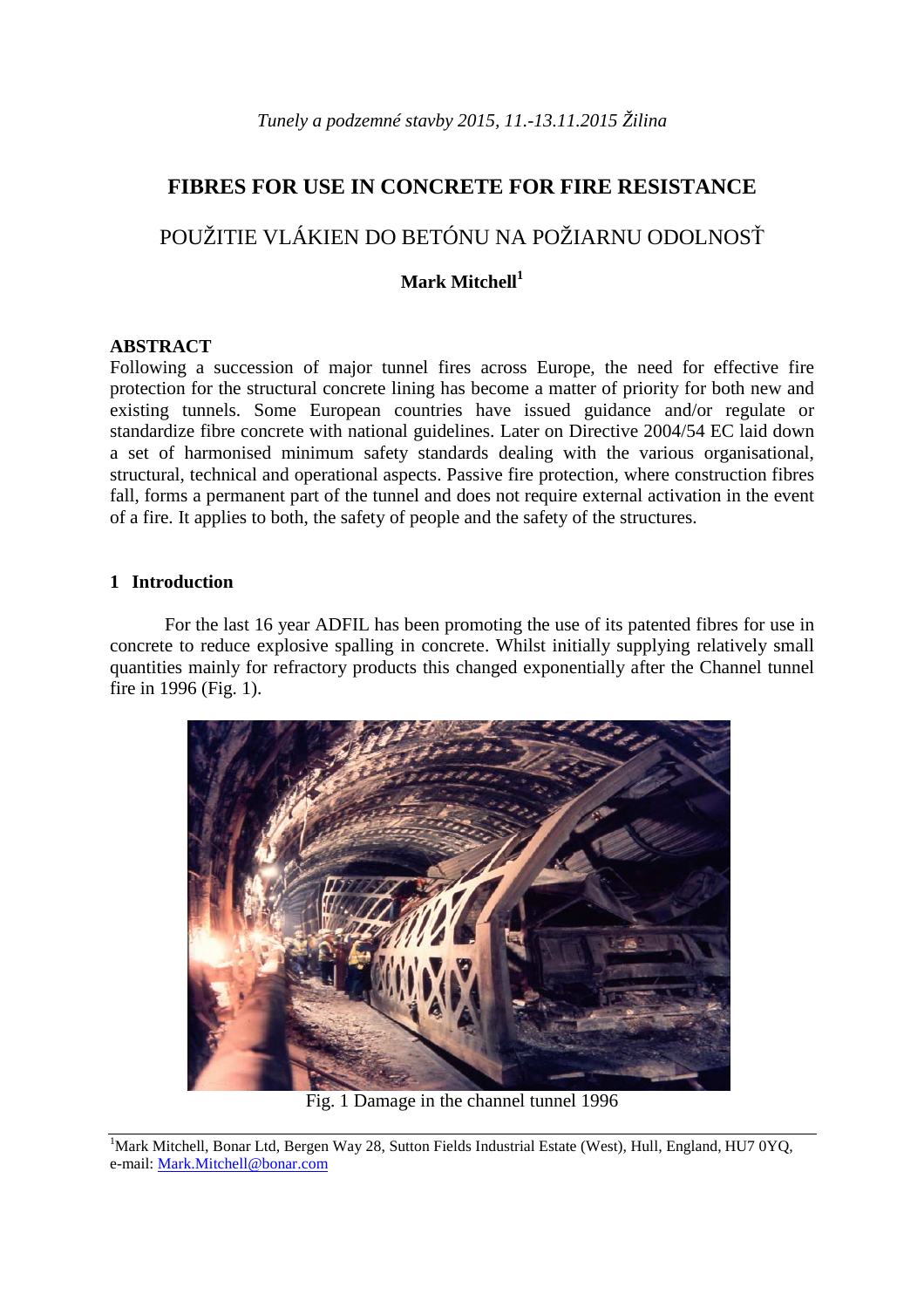Other tunnel fires (see Table A) have also helped to focus engineers and specifier´s minds on finding a relatively low cost solution to reducing the loss of life and the economic cost associated with the closure of these key transport routes. Whilst a lot of research has been conducted on mainly a project by project basis there is one conclusion and this is the use of polypropylene fibres in concrete subjected to fire which significantly reduces the risk of explosive spalling. The following information is aimed to briefly summarise the types of fire curves used, the mechanism of spalling and the theory behind why the fibres work.

| Year | Tunnel                | Length | Deaths         | Dangerous goods |
|------|-----------------------|--------|----------------|-----------------|
| 1978 | Velsen,               | 770m   | 5              |                 |
|      | Netherlands           |        |                |                 |
| 1979 | Nihonzaka, Japan      | 2045m  | $\overline{7}$ | Ether           |
| 1980 | Kajiwara, Japan       | 740m   | $\mathbf{1}$   | Paint           |
| 1982 | Caldecott, Oakland,   | 1028m  | $\overline{7}$ | Benzine         |
|      | <b>USA</b>            |        |                |                 |
| 1983 | Pecorile, Savone,     | 600m   | 8              |                 |
|      | Italy                 |        |                |                 |
| 1986 | L'Arme, Nice,         | 1105m  | 3              |                 |
|      | France                |        |                |                 |
| 1987 | Gumefens, Bern,       | 340m   | $\overline{2}$ |                 |
|      | Switzerland           |        |                |                 |
| 1993 | Serra a Ripoli, Italy | 442m   | $\overline{4}$ |                 |
| 1994 | Huguenot, South       | 3914m  | $\mathbf{1}$   |                 |
|      | Africa                |        |                |                 |
| 1995 | Pfander, Austria      | 6719m  | 3              |                 |
| 1996 | Isola delle           | 148m   | 5              | LPG             |
|      | Femmine, Italy        |        |                |                 |
| 1999 | Mont Blanc,           | 11600m | 39             |                 |
|      | France/Italy          |        |                |                 |
| 1999 | Tauern, Austria       | 6400m  | 12             | Paint/lacquer   |
| 2000 | Kaprun, Austria       | 3300m  | 155            |                 |
| 2001 | Gotthard, Italy-      | 16900m | 11             |                 |
|      | Switzerland           |        |                |                 |

Table A Tunnel Fires

#### **2 Types of fire curves**

Several fire curves are commonly used across Europe and the curve used usually relates to the potential fire load that could realistically be attributed to that tunnel. As seen in the Table B, the fire curves vary significantly from the ISO 834 curve up to the Riijkswaterstaat (RWS). The severity of the test often relates to not only fire load but other factors such as.

- 1. Location of the tunnel, is it under a river or the sea?
- 2. Does the tunnel run through stable or unstable rock?
- 3. If the tunnel collapses will it make escape bays or chambers inaccessible?
- 4. Economic impact of total collapse of the tunnel.
- 5. Design life of the tunnel.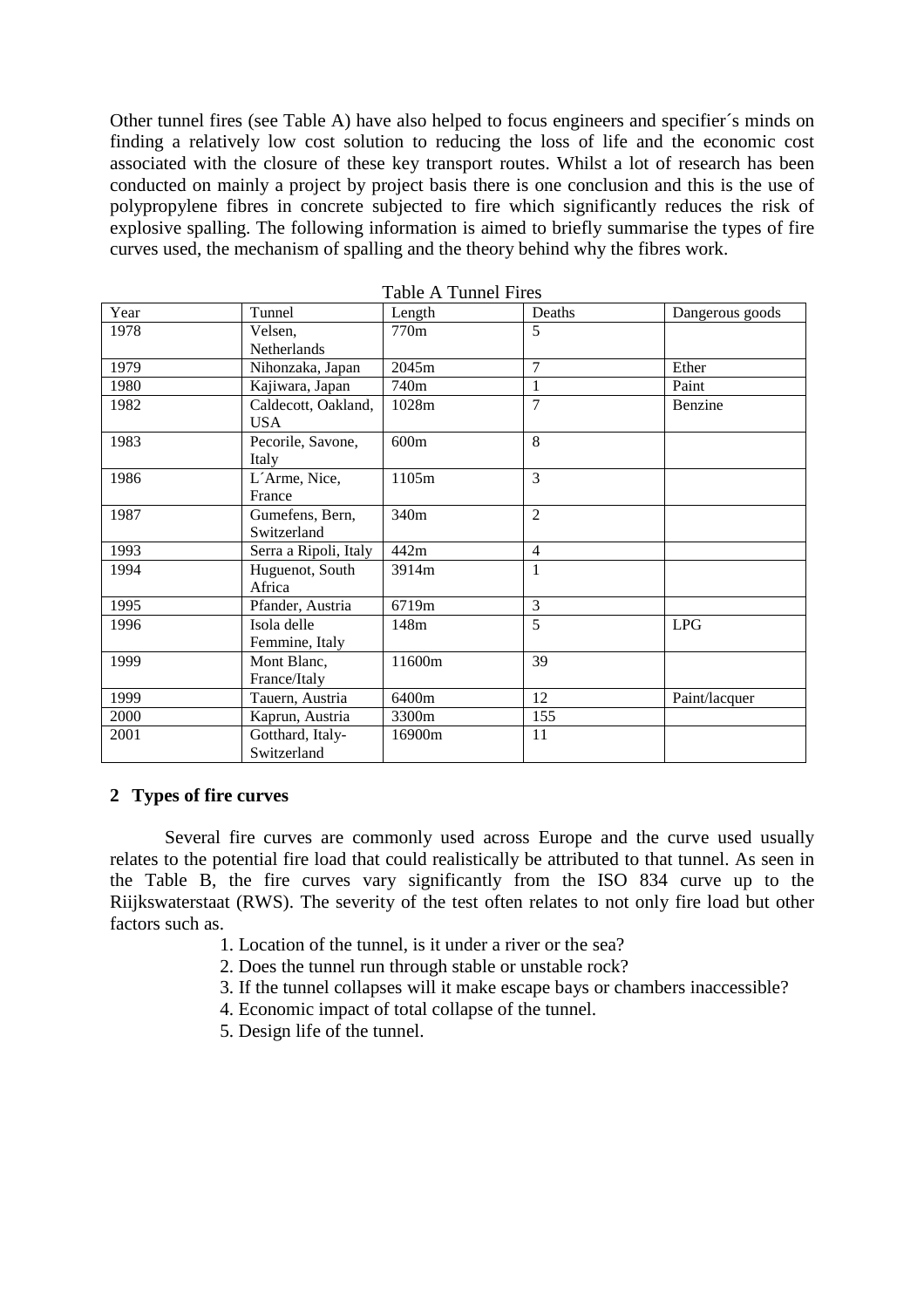

Table B Standard fire curves for three scenarios: tunnels, hydrocarbons and buildings

### **3 Spalling mechanism**

There are three main mechanisms which cause explosive spalling to occur in concrete subjected to fire and these are:

#### **- Water vapour formation**

The transition of water from a liquid to a gas under identical pressure conditions means that the vapour occupies a volume approximately 1100 times greater than for the same mass of water. Since the volume may not be present in the concrete, the pressure will build up until the tensile strength of the concrete is attained and then this pressure is released abruptly and fragments of the concrete structure explode away from the main body.

#### **- Chemical processes**

During a fire the raw materials from which the concrete are made begin to alter chemically. For instance at 200  $\degree$ C some flint aggregates start to dehydrate, at 300  $\degree$ C the siliceous materials contained in the concrete exhibit a loss in strength. At 400 °C dehydration of the calcium hydroxide present in the cement paste starts to occur and this decomposition starts to cause the strength of the concrete to deteriorate. For concrete containing Quartz then at 575 °C the mineral starts to expand and as a consequence of this increase in volume the concrete structure will exhibit signs of bursting.

At about 800 °C concrete containing limestone will start to deteriorate rapidly as decarbonisation of the limestone will lead to the CO 2 exiting the concrete as a gas and if its route is blocked it can cause further damage to the structure.

#### **- Thermal**

Due to the high temperatures present in such fires the concrete will experience changes in length and therefore in designing a tunnel this should be taken into account. In addition to the changes in length the concrete can experience onion skin peeling which is caused by internal stresses within the concrete as due to the different temperatures between the surface exposed to the heat and the cooler zones within the concrete.

As a consequence of the above mechanisms the placement of any structural steel in the concrete has to be carefully positioned so as not to become exposed to high temperatures as at 700 °C the load carrying capacity of the steel is reduced to approximately 20 % of its value at normal temperatures.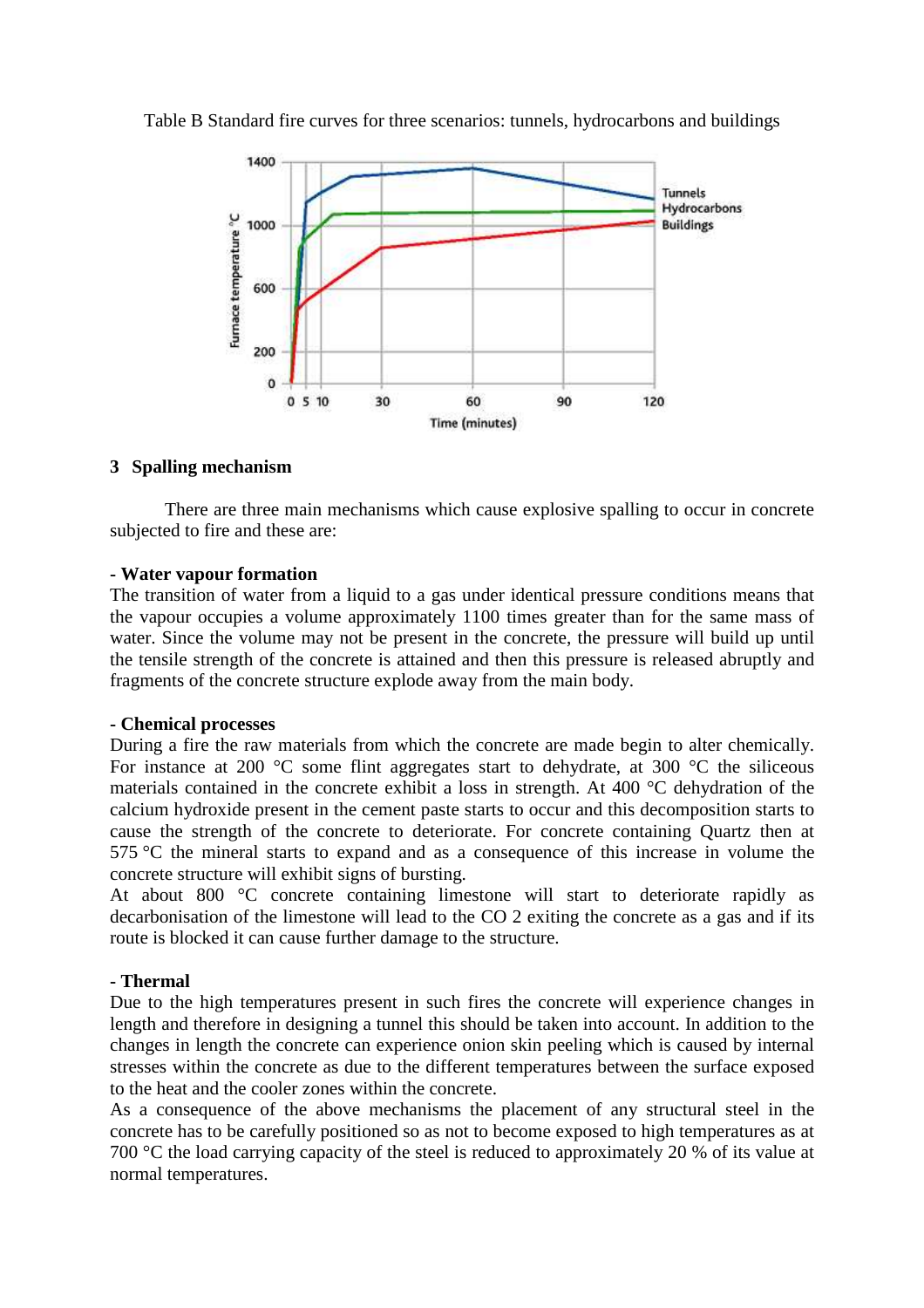### **4 How do the fibres help to reduce explosive spalling?**

In order for the polypropylene fibres to work effectively it is important to source the correct concrete ingredients in order to minimise the risks seen above.

Research into the reasons why the inclusion of polypropylene fibres works so effectively are moving apace especially through academic studies lead by experts in many European countries.

In essence the polypropylene fibres work by allowing moisture and water vapour to escape away as the temperature of the concrete exposed to a fire increases. As can be seen in the table C, the temperature of the concrete heats gradually from the surface inwards.

In the first instance, due to a polarity mismatch there is poor adhesion between the concrete and the polypropylene fibres and this will allow the transfer of moisture under pressure through the channel between the concrete and the fibre. In addition to this as the fibre starts to heat up during a fire it will contract in length and expand in width. This is a reversal of the effect of the actual manufacturing process which actually stretches and orientates the fibres. This contraction will then create cavities in the concrete which could lead to gas transfer within the concrete matrix.

It has been theorised that this expansion of the polypropylene could cause micro cracks in the matrix which will also allow the movement of moisture away from the fire.

For fibre at the surface they would almost certainly be vaporized immediately creating a channel through which the moisture can escape. As the concrete continues to heat, the fibres contained in the concrete would be gradually going through a cycle of melting then pyrolsis and finally combusting which would then form a chain of interconnecting channels which therefore helps to reduce explosive spalling caused by the expansion of water.



# **5 Conclusion**

The use of polypropylene fibres is now used in every continent for its ability to reduce explosive spalling in concrete mainly in tunnels .It is now time for the engineering community to look seriously at using polypropylene fibres more widely in concrete structures above ground.

## **6 References**

[1] Bryan G Wiloughby, Polypropylene: Temperature – dependent structure and properties. January 2007